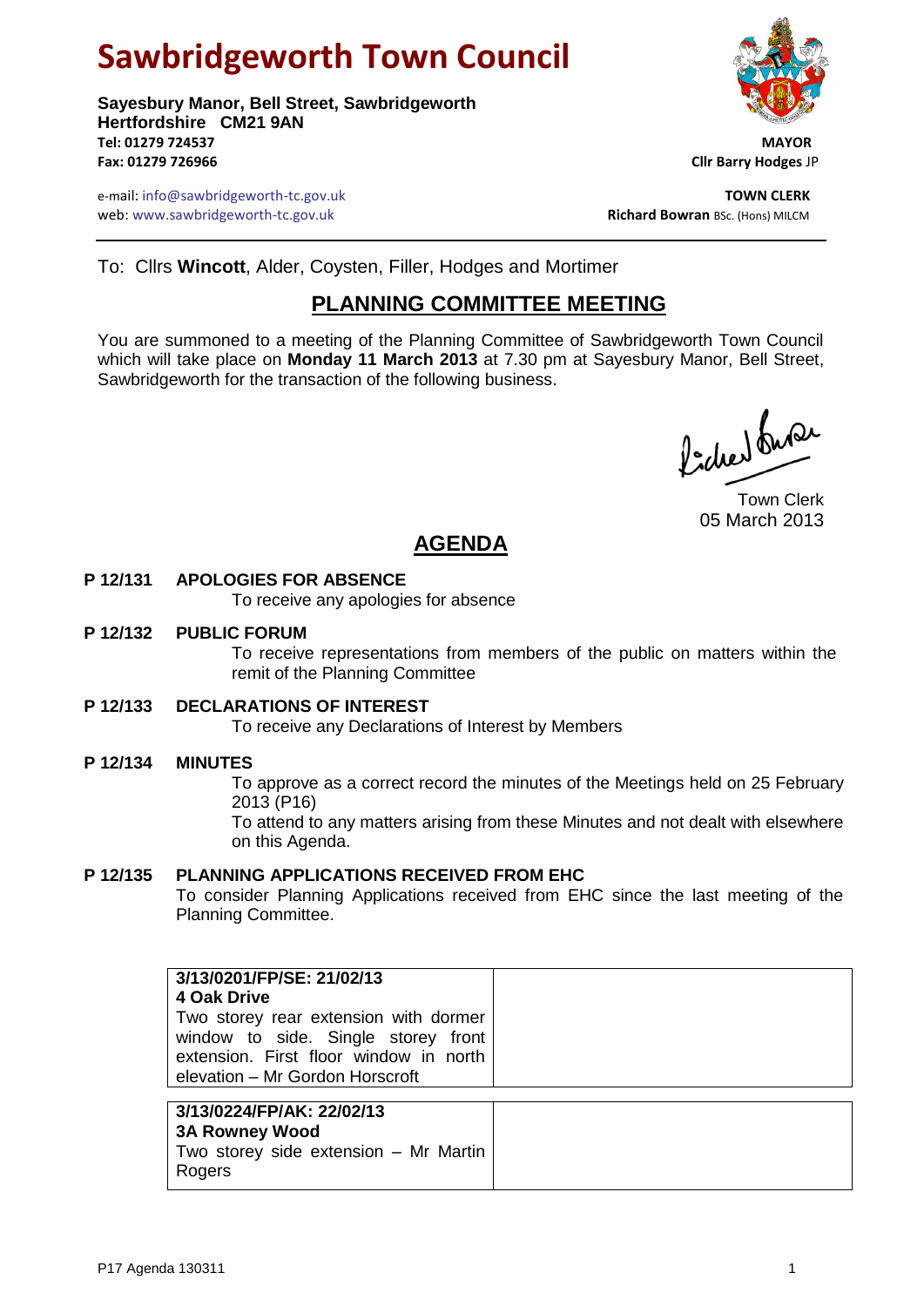| 3/13/0252/LB/MP: 19/02/13<br><b>37 Station Road</b><br>Removal of existing render,<br>fix -<br>breathable damp proof membrane over<br>existing timber frame and render using<br>lime mortar to match neighbouring<br>property. Replacement of wooden<br>windows and guttering with like for like $-$ |  |
|------------------------------------------------------------------------------------------------------------------------------------------------------------------------------------------------------------------------------------------------------------------------------------------------------|--|
| <b>Mr Stewart Woskett</b>                                                                                                                                                                                                                                                                            |  |
| 3/13/0253/FP/MP: 19/02/13<br><b>37 Station Road</b><br>Replacement external render - Mr<br><b>Stewart Woskett</b>                                                                                                                                                                                    |  |
| 3/13/0273/FP/MP: 21/02/13<br>11 Chaseways<br>Two storey side extension to existing<br>dwelling house – Mr John Jemmett                                                                                                                                                                               |  |
| 3/13/0303/FP/SE: 28/02/13<br><b>38 Church Walk</b><br>Two storey rear extension, single storey<br>front extension and bay window to the<br>south-east elevation - Mr Jeff Salt                                                                                                                       |  |

### **P 12/136 LATE PLANNING APPLICATIONS**

To deal with Planning Applications Notifications from E.H.C. (if any) following the publication of this Agenda and received before 07 March 2013.

#### **P 12/137 PLANNING DECISIONS MADE BY EHC**

To receive Planning Decisions from EHC (The Town Council's comments are shown in brackets)

#### **3/12/1821/FP**

| Land to the rear of the Forebury Substation,<br>The Forebury<br>Erect new detached four bedroom dwelling with <b>Refused</b><br>associated garage                                                                      | (Object)            |
|------------------------------------------------------------------------------------------------------------------------------------------------------------------------------------------------------------------------|---------------------|
| 3/12/1870/FP<br><b>Lavandou, Harlow Road</b><br>Erection of new porch and single storey rear Granted<br>extension                                                                                                      | (No Objection)      |
| 3/12/1902/FP<br><b>17A Bell Street</b><br>Change of use from shop (A1) dry cleaners to take<br>away hot food establishment (A5)                                                                                        | Granted<br>(Object) |
| 3/12/1916/LB<br><b>37 Station Road</b><br>Replace external render with breathable damp Refused<br>membrane and timber boarding. (No Comment)<br>proof<br>Replacement of rotten windows and guttering; like<br>for like |                     |